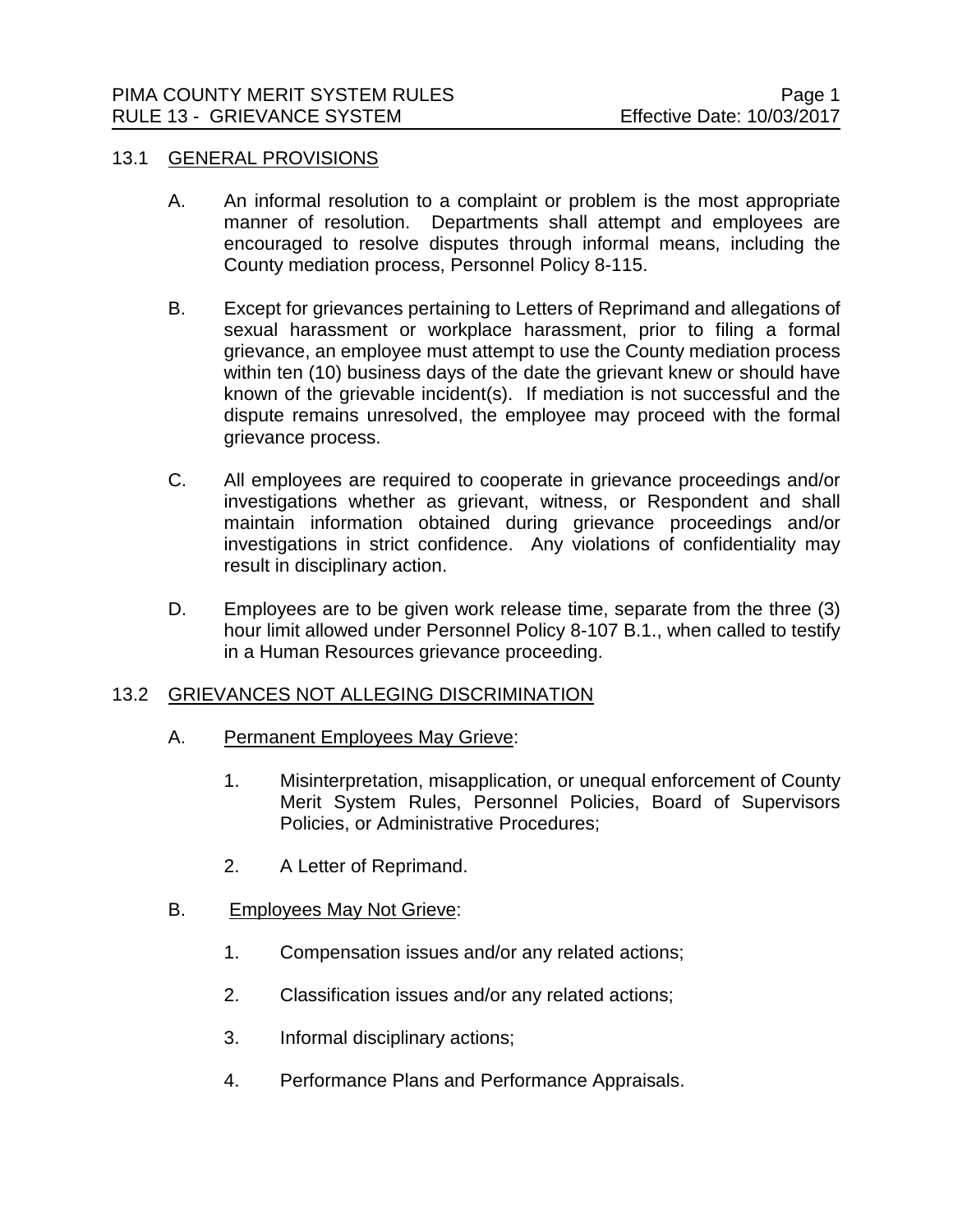13.2 C. An employee may respond in writing to informal disciplinary action, except for an undocumented verbal counseling. The response shall be placed in the employee's department personnel file. An employee may respond in writing to a performance appraisal. The response shall be attached to the performance appraisal and filed accordingly.

# D. Grievance Procedure

The grievance must be filed within ten (10) business days of the date of receipt of a Letter of Reprimand, or for grievable matters other than a Letter of Reprimand, within ten (10) business days of the date the grievant knew or should have known that mediation was not successful. The grievant shall complete a Pima County Grievance Form and submit it to the Appointing Authority. The Appointing Authority shall respond to the employee in writing within ten (10) business days of receipt. The employee has the right to submit the grievance and the response to the County Administrator for further review within five (5) business days of receipt of response.

- E. The County Administrator, upon receipt of the grievance, shall make a determination concerning jurisdiction and, if appropriate, direct Human Resources to conduct grievance committee proceedings in accordance with this Rule.
	- 1. No member of the grievance committee convened under this Rule shall be:
		- a. An employee of the County Administrator's Office, Human Resources, or the County Attorney's Office;
		- b. An employee who has received formal disciplinary action within the past twelve (12) months;
		- c. A relative of the grievant; or
		- d. An employee who has a definite personal and/or professional conflict of interest with the grievant or the department, as determined by the County Administrator.
	- 2. A grievance committee shall consist of three randomly selected County employees who act on behalf of the County Administrator, with ample investigative power.
	- 3. Prior to grievance committee proceedings, the grievant shall be given the option of designating committee selection to be either a) three (3) randomly selected non-departmental members or b) three (3) randomly selected departmental members.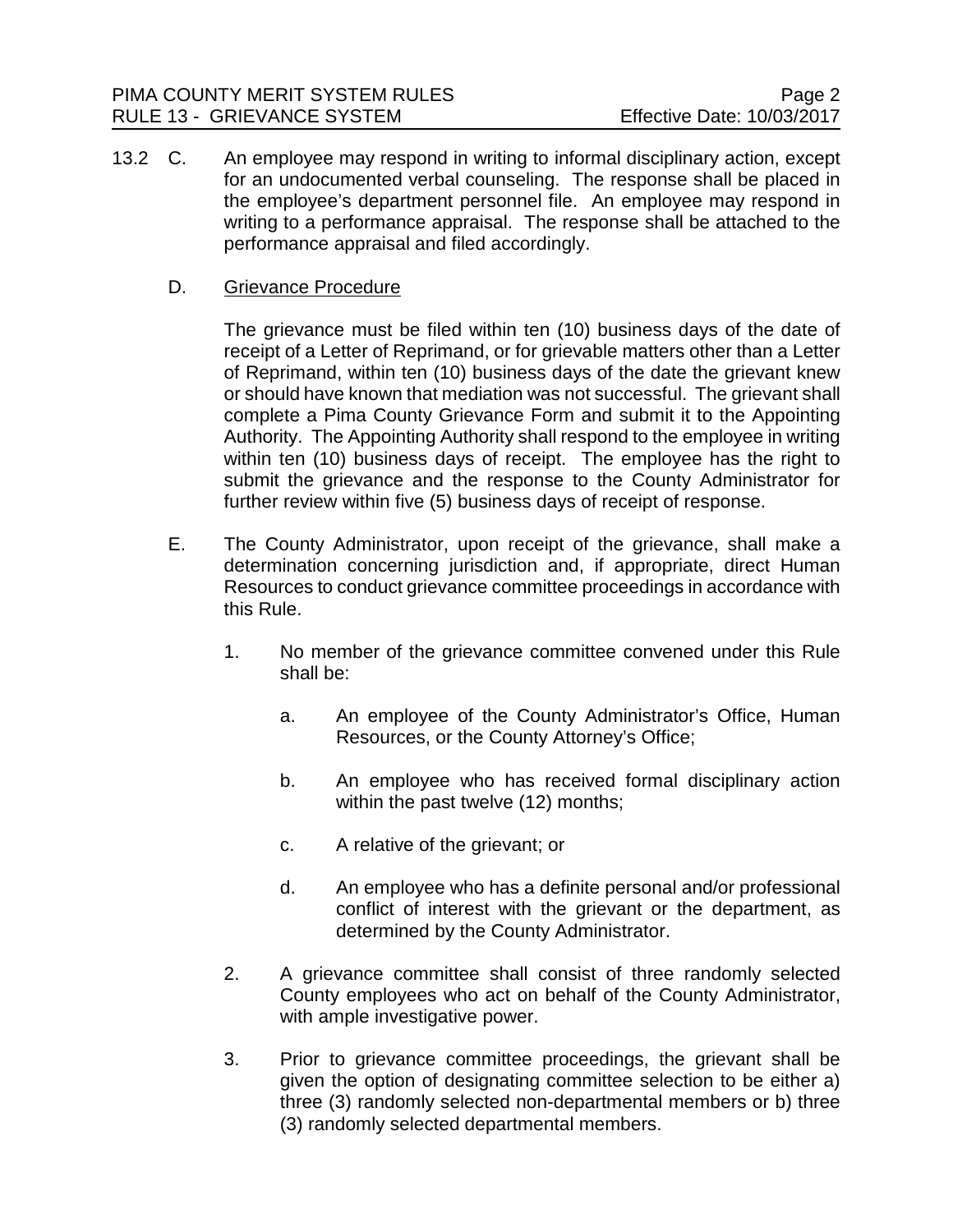- 13.2 E. 4. For grievances with non-departmental representation, two pools of employees will be computer generated on a quarterly basis, with one group representing exempt employees and the other group representing non-exempt employees. For grievances with departmental representation, two pools of departmental employees will be computer generated at the time of committee selection, with one group representing exempt employees and the other group representing non-exempt employees.
	- 5. For each committee, Human Resources will randomly select one member from each pool. The third member will then be randomly selected by Human Resources from the total combined pool. Human Resources shall ensure that each committee is composed of at least one (1) non-management employee and one (1) management employee who has completed the first level of Mandatory Management Training offered by the County.
	- 6. Training will be conducted by Human Resources at the time the grievance committee is convened. Training will constitute the first meeting of the committee and will be held prior to the investigation.
	- 7. The grievance committee members shall maintain information obtained during the proceedings in the strictest confidence. Each member will be required to sign a confidentiality agreement at the time of training. Any violation of the agreement may result in disciplinary action.
	- 8. Grievance committee meetings are conducted informally and not in an adversarial manner. Grievance committee members are required to attend all scheduled meetings.
	- 9. The grievance investigation shall be by group process and no member may provide information obtained outside of the grievance process. The committee members are to remain objective and neutral throughout the investigation. The following individuals will be scheduled for an interview: grievant, department representative or immediate supervisor, and, if appropriate, any employee directly involved with the incident(s) cited in the grievance. The grievance committee may request Human Resources to obtain any relevant documents. If any discriminatory action is identified, the grievance committee must refer this issue to Human Resources for a separate investigation.
	- 10. Either the grievant or the department may be accompanied by a representative when meeting with a grievance committee.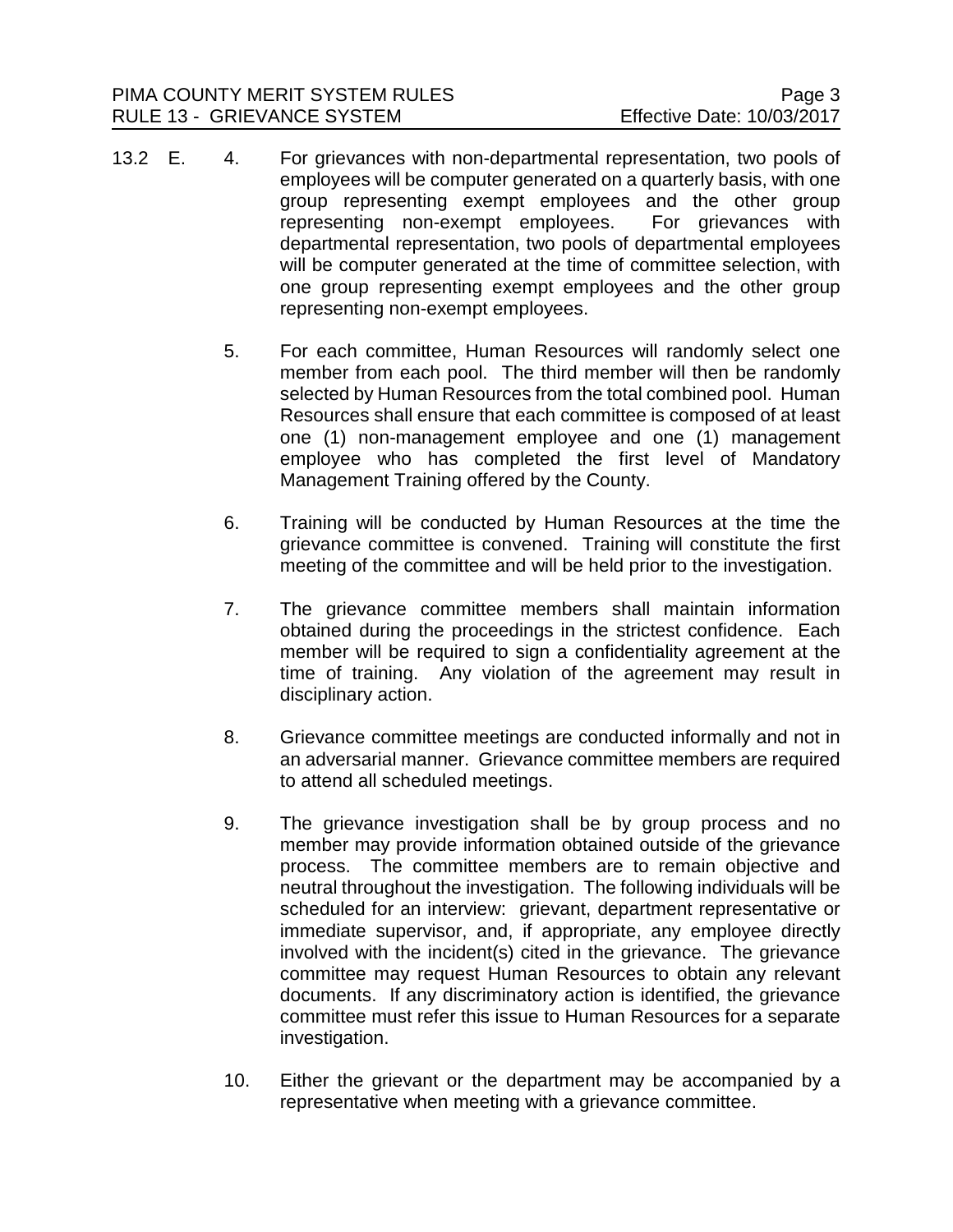13.2 E. 11. Within forty-five (45) business days of the first committee meeting, the grievance committee, with assistance from Human Resources, shall draft a grievance report. The report shall contain findings of fact and recommendation(s) for action. It shall be noted in the report if consensus is not reached and the reason(s) justifying the dissenting vote shall be documented.

> The committee may recommend that the County Administrator uphold or deny the grievance. Recommendations may address concerns regarding other violations of Rules/Policies, working conditions, management issues and/or departmental procedures relevant to the grievance. In addition, the committee may elect to draft a separate, confidential, report to the County Administrator concerning issues identified in the course of the investigation that are not directly related to the grievance.

- F. Within thirty (30) calendar days after receipt of the grievance committee report, the County Administrator shall accept, reject, or modify the remedy recommended by the grievance committee and issue a final decision. Should the County Administrator fail to issue a final decision within the above time frame, the majority opinion of the grievance committee will stand.
	- 1. The County Administrator may reconvene the committee for further investigation or to provide an explanation of the issues and recommendation(s) in the report.
	- 2. The grievance committee report shall be held confidential until it is distributed with the final decision. Human Resources shall distribute a copy of the County Administrator's decision and the grievance committee report to the grievant and the department for filing. A copy of the grievance report and the County Administrator's decision, when filed based on a Letter of Reprimand, shall also be placed in the grievant's official personnel file.
	- 3. The grievant and/or department may report objections to the County Administrator within three (3) business days of receipt of the final determination. The County Administrator will determine what further action, if any, is warranted.
- G. All time requirements must be met unless exceptions are granted by the County Administrator. If the Appointing Authority fails to meet the time requirements, the grievant has the right to take the grievance to the next step. If the grievant fails to meet the time requirements, the grievance shall be considered withdrawn.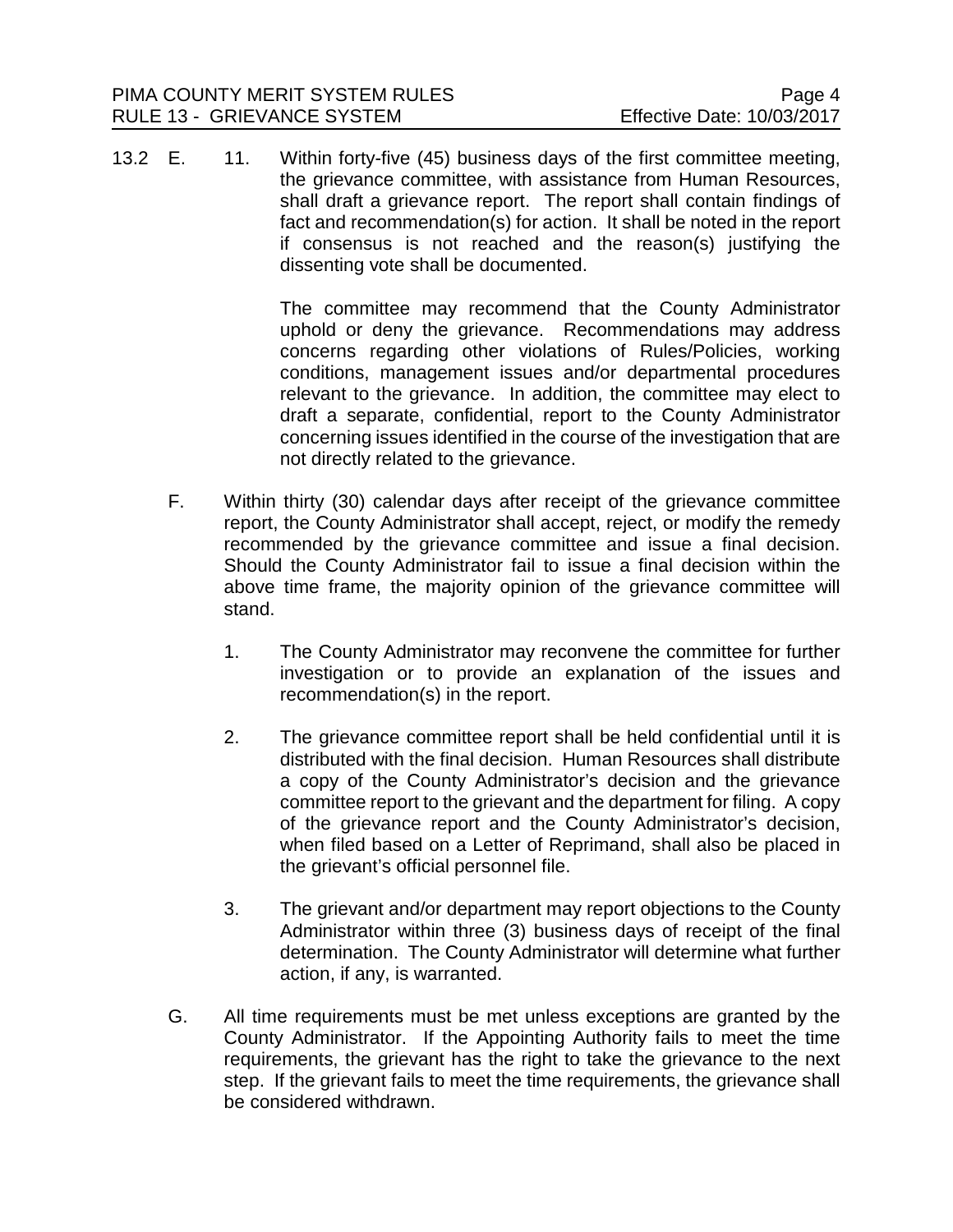#### 13.3 GRIEVANCES ALLEGING DISCRIMINATION

- A. An employee may file a grievance alleging unlawful discrimination pursuant to County Merit System Rules, Personnel Policies, Board of Supervisors Policies or Administrative Procedures, as applicable, based on race, color, religion, national origin, age, disability, veteran status, genetic information, pregnancy, sex, gender identity, gender expression or sexual orientation. Subsequent retaliation and/or harassment based on the above are also grievable issues.
- B. The grievance must be filed within ten (10) business days of the date the grievant knew or should have known that mediation was not successful. However, grievants alleging sexual harassment or workplace harassment need not attempt mediation prior to filing a grievance. The grievant shall complete a Pima County Discrimination Grievance Form and submit it to the Appointing Authority, who shall respond to the employee in writing within ten (10) business days of receipt. The employee has the right to submit the grievance and the response to the County Administrator for further review within five (5) business days of receipt of response.
- C. The County Administrator, upon receipt of the grievance, shall make a determination concerning jurisdiction and, if appropriate, direct Human Resources to conduct an investigation in accordance with this Rule.
	- 1. Human Resources will schedule interviews with the following individuals: grievant, department representative or immediate supervisor, and, if appropriate, any employee directly involved with the incident(s) cited in the grievance. Human Resources may request that the Appointing Authority provide any relevant documents.
	- 2. Human Resources shall maintain information obtained during the grievance proceedings in the strictest confidence, to the extent possible. Any violation of this confidentiality requirement may result in disciplinary action.
	- 3. Within forty-five (45) business days of receipt of the grievance, Human Resources shall submit a report to the County Administrator. The report shall contain findings of fact and recommendation(s) for action.

Human Resources may recommend that the County Administrator uphold or deny the grievance. Recommendations may address concerns regarding other violations of Rules/Policies, working conditions, management issues, and/or departmental procedures relevant to the grievance. In addition, Human Resources may elect to draft a separate, confidential, report to the County Administrator